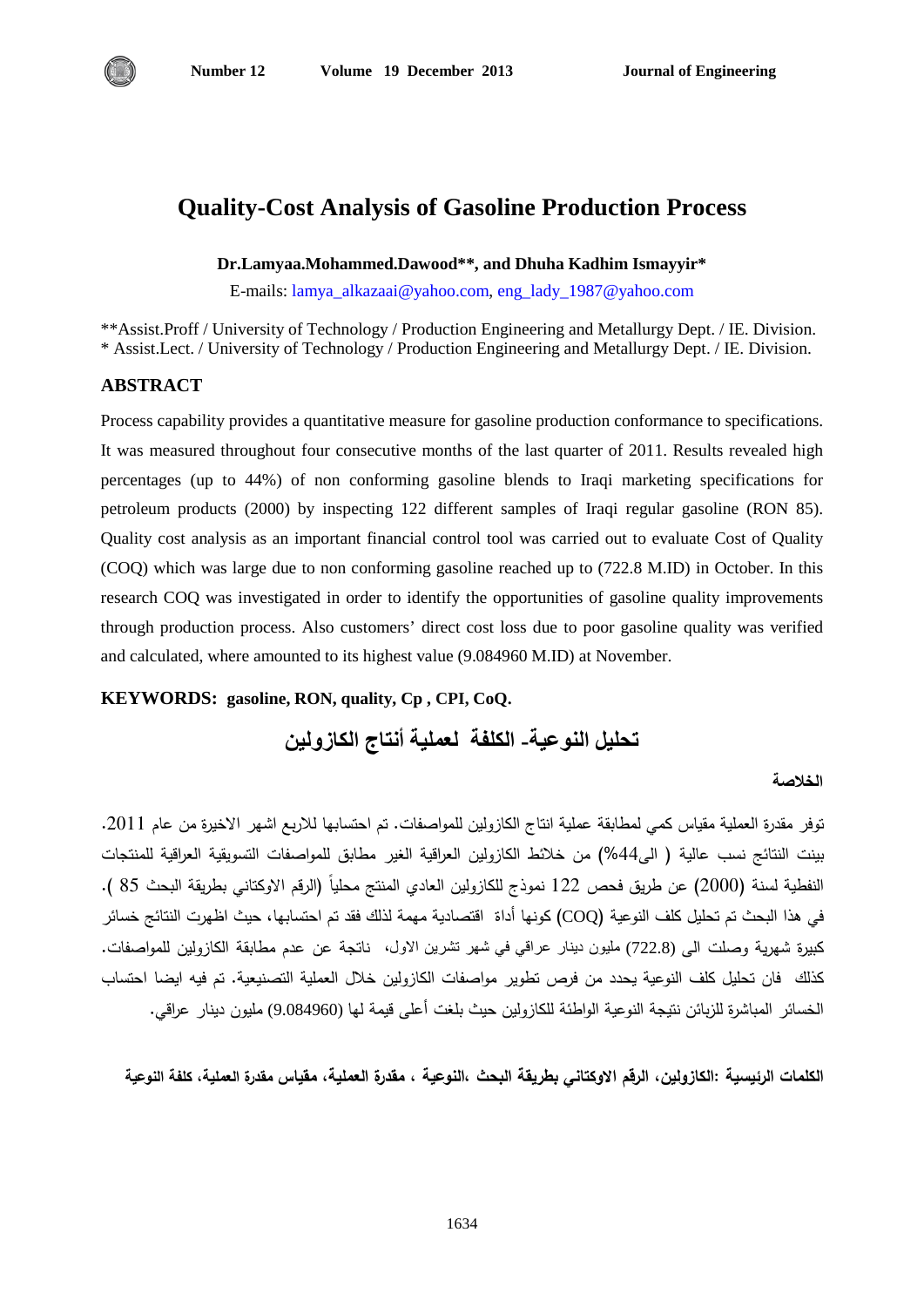## **1.INTRODUCTION**

Quality is the central customer value and it is considered as critical success factor for achieving competitiveness in highly competitive global environment. The Cost of Quality (COQ) is a useful tool in monitoring and achieving cost reductions. COQ analysis is the coupling of reduced costs and increased benefits for quality improvement. Therefore, a realistic estimate of COQ and improvement benefits, which is the tradeoff between quality conformance level and non-conformance costs, should be considered as an essential element of any quality initiative, and thus, a crucial issue for any manager. Any serious attempt to improve quality must take into account the costs associated with achieving quality since the objective of continuous improvement is to meet customer requirements at the lowest cost and the reduction of these costs is only possible if they are identified and measured **[**Schiffauerova 2006**,** and Rasamanie 2011**]**.

Gasoline is the largest petroleum product produced in oil refineries and it is considered the largest consumed fuel among others. The quality of gasoline is subjected to compliance with dynamic global development standards. In general, gasoline production process done by crude oil first enters the desalter to remove any salts that may corrode the processing units. From there, the desalted crude enters the atmospheric distillation unit. The separated components are as follows: light straight run naphtha, kerosene, light gas oil (diesel), heavy

gas oil (fuel oils), and atmospheric residue. Light straight run naphtha is sent to the gasoline blending pool and the heavy straight run naphtha is hydrotreated and then sent to the reform unit to produce high octane gasoline.

Production process of gasoline is continuous process to surmount demand crisis of the product [Meyer R. A. 2004].

The updating of gasoline specification is the majority concern of automotive industries, petroleum refining industry, and the governmental regulations [Matijošius 2009**,** and (WFC) 2012]. Gasoline is multi-component blends obtained by mixing several refinery streams at predetermined concentrations which have properties that satisfy some but not all of the relevant standards, also production units' type at the refinery affect directly the quality of produced gasoline. Modern gasoline blends contain various components, added to improve its performance, meet demands of today's advanced engines' technology, and stringent environmental regulations. The price of gasoline is generally derived by the quality as the process of producing quality gasoline requires the employment of the most advanced and hence rather costly technologies **[**Matijošius 2009**,** Xu Xiaohong 2011, and Babazadeh 2012]. Whereas the gasoline production retail price accounts approximately 55% of the major refineries raw material (crude oil) price **[**Rowe 2007**]**.

Cost minimization dictates that gasoline must be blended to meet rather than exceed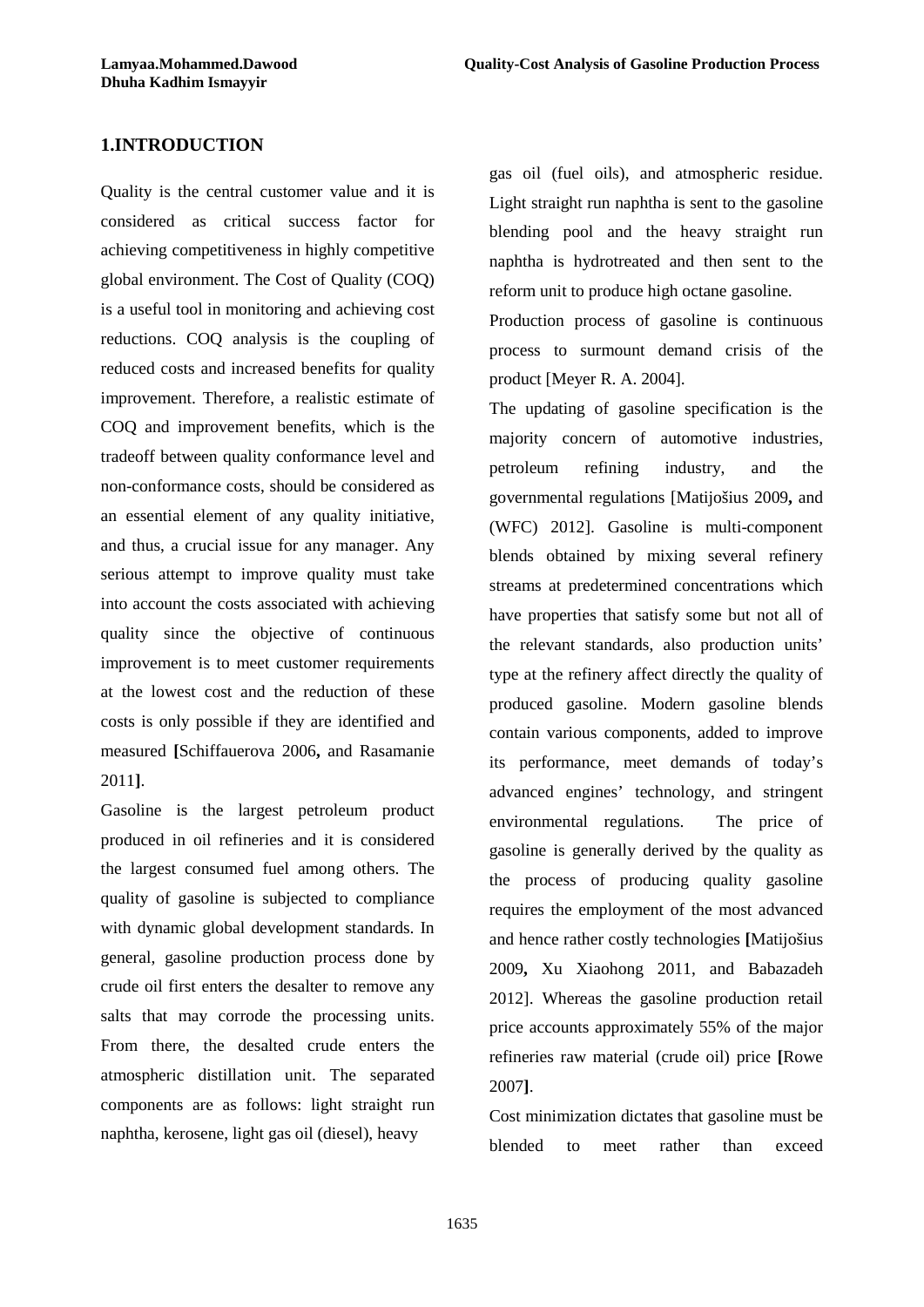

specifications to certain possible extent. So the aim of this research analyzes gasoline process performance also to quantify the cost of poor gasoline quality produced at al-Dura refinery for both customer and refiners.

#### **2. LITERATURE SURVEY**

Improving quality is considered to be one of the best ways to enhance customer satisfaction. Quality costs integrate all the separate quality activities into a total quality system. They force the entire organization to examine the performance of each quality activity in terms of cost. Many companies have developed quality cost reporting systems to assist them in identifying, controlling and minimizing these costs **[**Hwang 1996**]**. Costs of quality are costs of poor quality that may exist or actually does exist. These costs are divided into; cost due poor quality and cost associated with improving quality. More specifically, are the total of the costs incurred by (i) investing in the prevention of non conformances to requirements( costs of all activities specifically designed to prevent poor quality in products or services) (ii) appraisal costs associated with measuring, evaluating, or auditing products or services to assure conformance to quality standards and performance requirements(include costs of incoming and source inspection/test of purchased material, and the costs of associated supplies and materials), and (iii) failure to meet requirements. These costs are divided into internal and external failure cost categories. Internal failure costs occurring prior to delivery

or shipment of the product, or the furnishing of a service, to the customer such as the costs of scrap, rework, re-inspection, retesting, material review, and downgrading. These costs are identified as huge amount and may range (20- 40) % of sales of manufacturing companies, but are (30%) of sales for service industries. It is difficult to get accurate information on the costs incurred with respect to each of these categories. Therefore, measuring and reporting these costs is a crucial issue for managers since cost reduction will result from attacking few problems that are responsible for the majority of quality costs **[**Anta 2008, Schiffauerova 2006 **,**  Gryna 1998**,** and Montgomery 2011**]**.

COQ generally represent the costs associated with conformance to specification, as these costs represent the resulted costs from not making a product as standards. An important issue that must be often considered in assessing process performance is the degree to which products fit specifications where process capability (Cp) indices provide a quantitative measure of this conformance **[**Gryna 1998**,** and Montgomery 2011**]**. But the process should be in control before its capability measured **[**Pearn 2004**,**  Jeang 2009, and Sun 2010**]**.

Cp index focuses on the dispersion of the process, Cp measures only potential of a process to provide an acceptable product. The Process Capability Index (PCI) is a value which reflects quality status, thus enabling process controllers to acquire a better grasp of the quality of their on-site processes **[**Pearn 2004**]**, and it is used for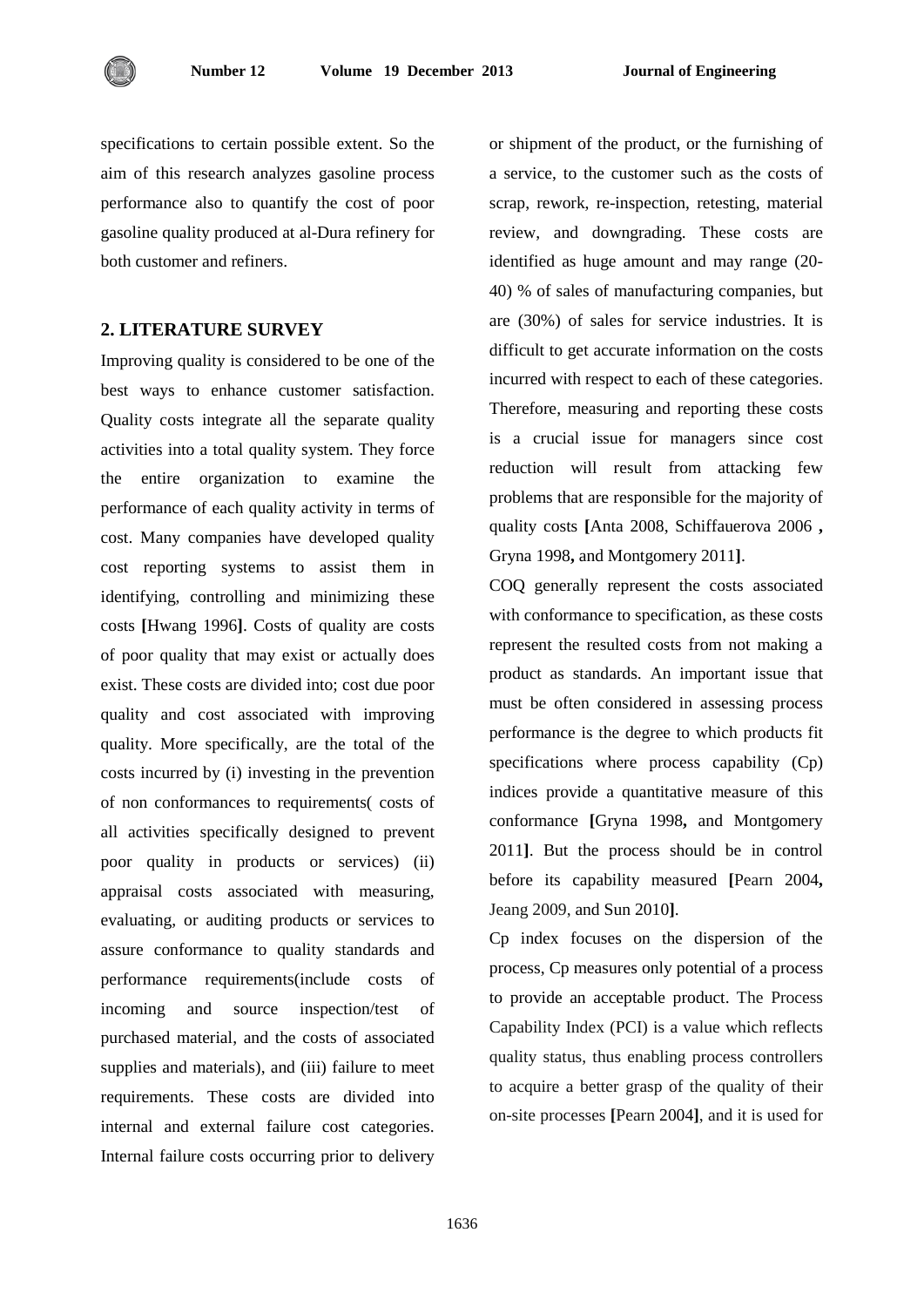measuring their ability to carry out tasks or achieve production-related goals.

A process that is just meeting specification limits (specification range =  $\pm 3\sigma$ ) has Cp value of (1.0). The deviation between process mean and design target can be reduced by having the process mean as close as to the design target without extra production costs being incurred. The process variance can be lowered by tightening the process tolerance, albeit with extra costs incurred. The criticality of many applications and the reality that the process average will not remain at the midpoint of the specification range suggest that *Cp* should be a least (1.33), Process Capability (Cp) is calculated by **[**Jeang 2009, Sun 2010**,** Rezain 2006, and Rao 1998**]**:

$$
Cp = \frac{UCL-LCL}{6\sigma} \tag{1}
$$

Where USL and  $LSL = Upper$  and Lower Specification Limits.

 $\sigma$  = Standard deviation of the process.

Other type represents in measuring capability with unilateral tolerance. It is measured for actual capability of process which requires upper Cpu or lower specification CpL. The Index Cpu measures of capability of a "smallerthe- better". While the CpL index measures of capability of a "larger-the better, as shown in equations (2, 3) respectively **[**Sun 2010**,** Rezain 2006, Rao 1998 and Aufy 2012**]:**



Where  $\mu$  = process mean

While Cpk describes how well the process fits within the specification limits, and calculated **[**Rezain 2006, Aufy 2012**]** where:

$$
Cpk = \frac{\text{Min. (Cpu, Cpl)}}{3\sigma} \tag{4}
$$

Gasoline quality is ensured throughout the establishment of technical specifications since gasoline must follow the quality standards set at local markets, meeting car engines requirements, and with minimum possible damage to the environment. The quality of gasoline used in our engines affects engine performance, life expectancy and emissions. It is defined in terms of a range of quality properties such as Research Octane Number (RON), Motor Octane Number (MON), Reid Vapor Pressure (RVP), and Sulfur content etc. Although these properties are essential quality parameters, but gasoline is classified and consequently sold according to its Octane Number (ON) ratings. Generally three common grades of gasoline are specified; Regular, Moderate, and Premium **[**Jones 2006, Nelson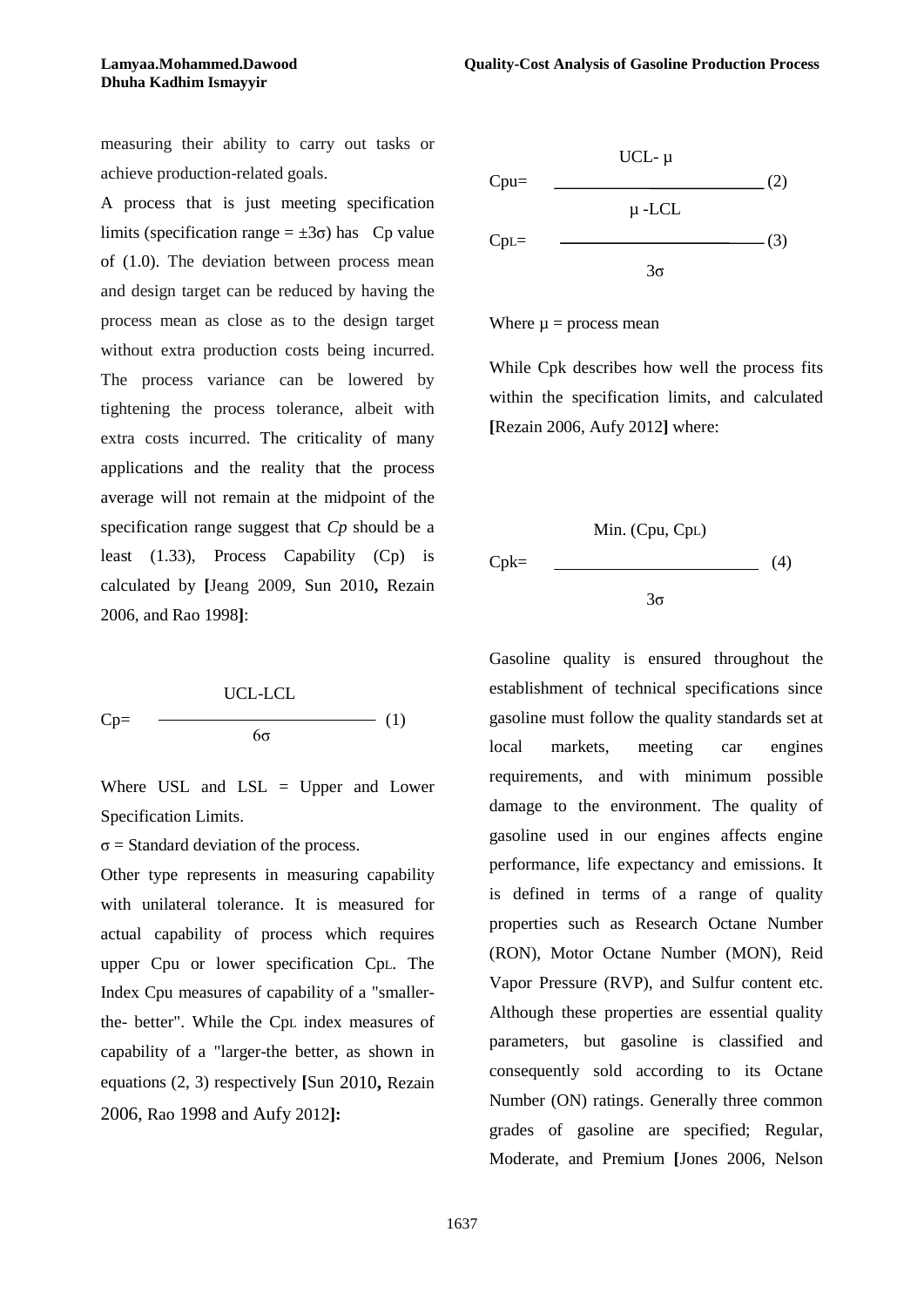

2010, and Phuong 2007]. High ON values reflect high resistance of the fuel against knocking where two types of octane numbers should be considered; Research Octane Number (RON) and Motor Octane Number (MON). RON provides an indication of how gasoline will perform on mild driving conditions, while MON represents the performance of gasoline at more severe conditions. Each year, as the new automobiles are introduced, to the market both the automobile and petroleum industries are concerned in determining the appropriate ON value of the gasoline needed to satisfy the requirements of the various new models **[**Phuong 2007**,** Singh 2000, Ministry of Economic Development 2001, Brinegar 1960, and Kaiser 2010].

Other properties are; the pressure exerted by gasoline vapors in a confined space (measured at 37.8 ᵒC) is Reid Vapor Pressure (RVP) as an important indicator of both volatility and emissions because of the relation of the existing volatile organic compounds and RVP value in fuels. It also indicates the evaporation hazard of the fuel. Sulfur is naturally present in crude oil, Sulfur compounds also contribute to corrosion of refinery equipments and poisoning of catalysts. Also many catalysts are sensitive to Sulfur contamination. Therefore, it should be decreased /removed to balance with the modern regulation in some countries. Hence, additional units should be added to treated gases emission, and waste water according to the changing requirements of environmental regulations **[**Pandey 2004**]**.

## **3. EXPERIMENTAL PROCEDURE**

To quantify the process performance related to the primary characteristic is RON, the production process should be basically in control. In earlier studies gasoline production process was investigated where analytical study is performed according to data collected from Research and Quality Control Department at al-Daura refinery for period (2010 - 2011). It was recorded that the process is in control for RON parameter during research study period (September–December)/2011, and no assignable variation causes were found **[**Ismayyir 2012**,** and Ismayyir and Dawood 2012**], Fig. 1** indicate process performance for RON parameter of gasoline in November / 2011. But in order to investigate the conformance of Iraqi gasoline, evaluate production process and check the degree to which gasoline meets standards. Iraqi standards (2000) were employed to set the USL and LSL for RON parameter, where it is for regular gasoline is (90-85) respectively. **Table 1** shows Iraqi standards of gasoline product **[**www.mrc.oil.gov.iq**]**.

122 samples of different Iraqi gasoline blends were collected from al-Daura Refinery in Midland Refineries Company (MRC) during four consecutive months (September– December) / 2011. Sample size at al-Daura refinery is determined according to different blending tanks (three tanks) of one litter for each specimen.

Regular gasoline production rate is 2700 m<sup>3</sup>/ day, with production percent(20%) of (RON 85)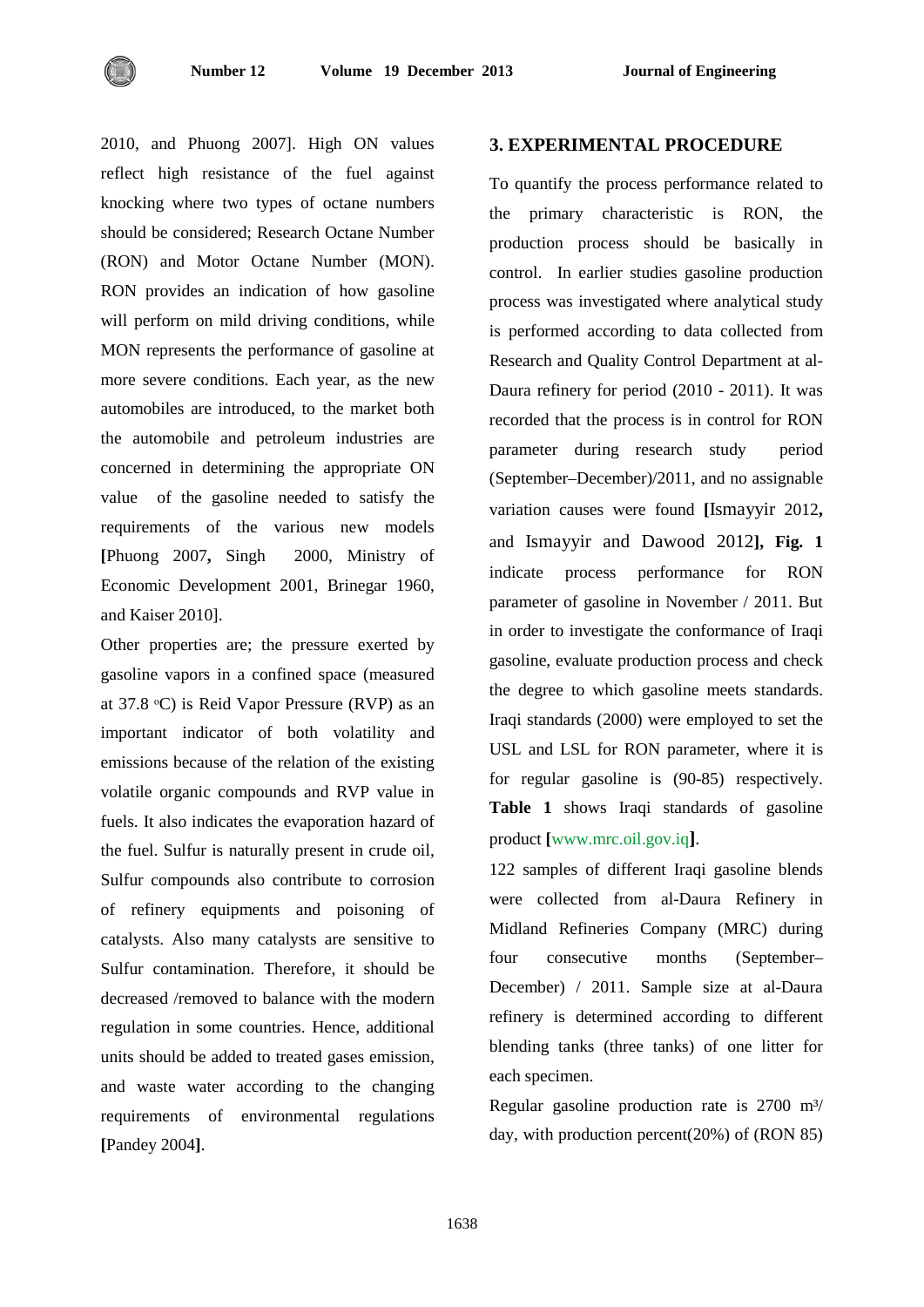value usually from different types of Iraqi crude oils {of different American Petroleum Institute (API) values of density and constituents}. Different components are added throughout offline blending process, these components are; Light Straight Run Naphtha (LSRN) (RON 63), Reformate (RON 88.5) in a mixture of 30% LSRN, 70 %.{ Heavy Straight Run Naphtha (HSRN) (RON 88.5), and Power Formate (RON87). The production units (catalytic reformate, power former, hydrotreating) provide the component tanks with these intermediate products. Two types of Iraqi crude oils used throughout the study period were al-Basrah and Kirkuk crude oils **[**www.mrc.oil.gov.iq**]**. Minitab 16 software was employed to generate process capability values and process capability indexes of gasoline throughout the tested period {last quarter of 2011(September-December)}.**Fig. 2** shows data entry form for RON at September. Employing equations from eq. (1) to eq. (4) the process capability values were evaluated, **Fig. 3 - Fig. 6** shows the variations of gasoline production process performance of the four consecutive months. It could be noticed that higher value of Cp is revealed on October. The percentage of samples that are out of specification (non-conforming) were evaluated and tabulated in **Table 2** within these four months, reaching up to higher value (44.42 %) at November. These results indicates that despite of the improvements at the refinery towards high values of RON throughout blending process, but still crude oil(s) nature play the major role in determining the quality of gasoline (RON value). API values at September \_November were high resulting a decrease RON value therefore, high percentage of non conforming (out of specification) gasoline produced blends. Moreover, at al-Daura refinery there is no down grading in gasoline product since there is only on type produced that is regular gasoline.

#### **4. RESULTS AND DISCUSSION**

Although, Iraqi gasoline specification is far behind worldwide developing specification theses specification still cannot be met throughout production process. As noticed in **Table 2** the out of specification samples are escalating up to 44.4% and the average for last quarter is about 22% ,which indicate that about 25% of the daily production of gasoline is nonconforming to Iraqi specifications(2000). The impact of gasoline non- conforming to the quality of engines is great, it is not apparent to common users as there is a high demand for this gasoline in the local market, and these users cannot predict the impact of low (out of) quality gasoline. Moreover technically results do not emerge immediately but becomes visible and detectable on the later stage, therefore they don't mind using less quality gasoline.

As any quality issue it is multi facet and requests the collaboration of different activities towards the development of gasoline production process such as using on-line blending where the control, boosting of RON values and other quality parameters so as to improve engine, environmental, and operational effects. Also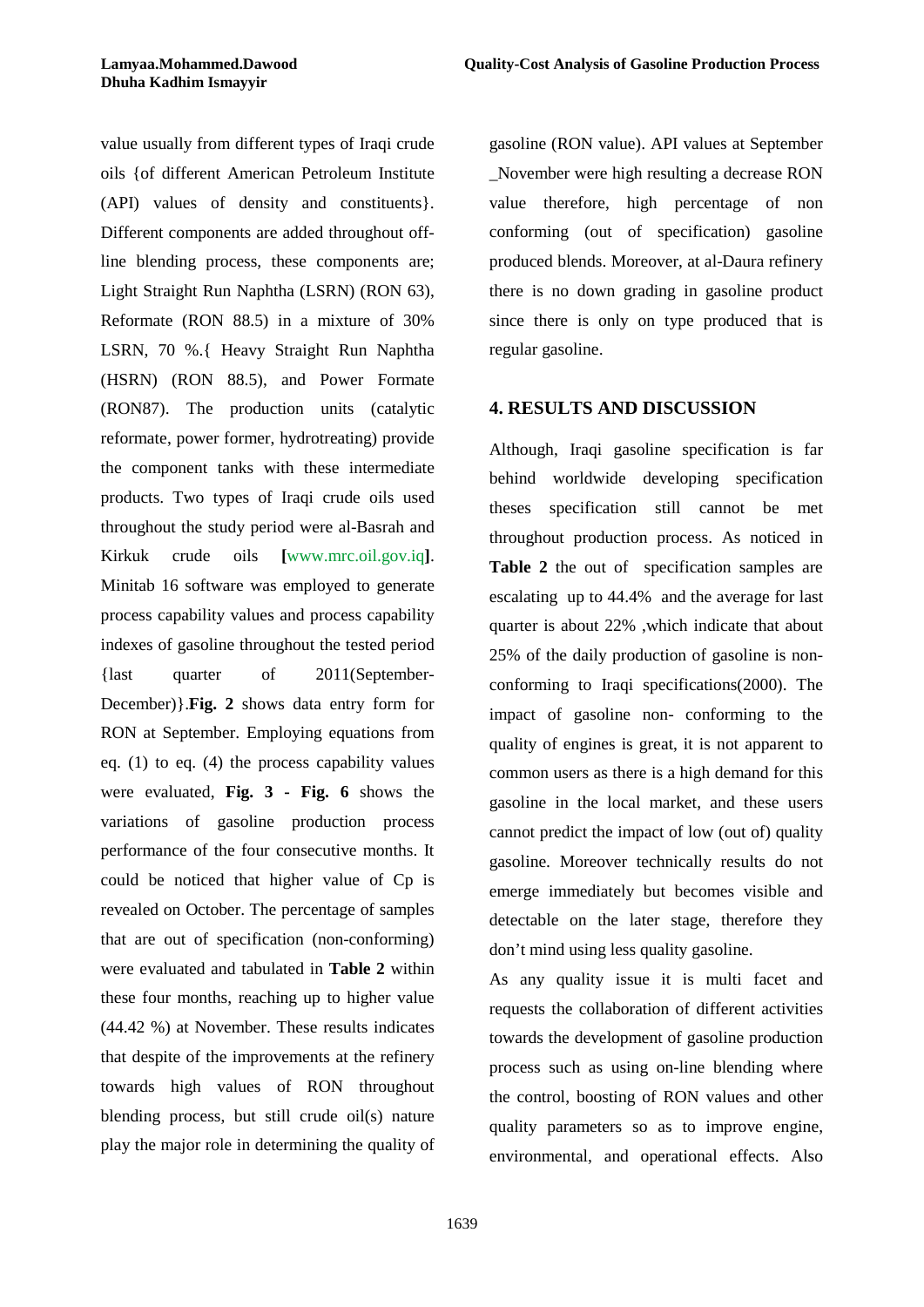additional efforts in quality control activities at al-Daura refinery are required to estimate monthly gasoline production process performance, as well as process control variables that are already estimated there.

COQ is financial control tool therefore it is determined as shown in **Table 3** at the second column of this Table. It could be noticed that the total quantities out of specification during the studied period are equal about one month period of production (about 80000 lit). Consequently, money loss is huge through this period, where as the rough cut of gasoline production process accounts is evaluated (almost 55% of crude oil price **[**[www.oil.gov.iq](http://www.oil.gov.iq/)**]**) at that period as shown in **Table 3**.

The out of specification gasoline affect common customers' cars/engines performance. This non- conforming gasoline product costs an indirect cost loss due to deterioration of vehicles and engines. Direct loss to common customers that is imparted on buying non conforming gasoline product as it is not downgraded(since only one type of gasoline is sold in the local market to common users at price 500ID/lit). The common customers direct cost loss on buying out of specification gasoline fuel is shown in **Table 4** (in this table it assumed that nonconforming gasoline may be sold at lower price 300 ID/lit.). In the last columns of both **Table 3** and **Table 4**, it could be noticed that Millions of Iraqi Diners (M.ID) are spent and wasted for both customers and refineries on nonconforming gasoline product. Therefore, Al-Daura refinery must quantify the loss of poor produced gasoline quality, also they aught to monitor quality costs, and the causes of formation quality costs. Furthermore, it is essential for al-Daura refinery to quantify the elements of the quality costs throughout the production process and classify them according to man, machine, material, method technology and the environment as first step towards decease/ eliminate the causes of poor gasoline quality.

## **5. CONCLUSIONS**

- **i.** Gasoline quality is multifaceted; improving the quality requires the intervention of production, quality control activities of the refineries.
- **ii.** Controlling the quality of gasoline is not enough; the process performance should be monitored to assure that gasoline produced is within Iraqi marketing specification.
- **iii.** Iraqi gasoline specification should be revised annually to catch up the worldwide specifications, and guarantee the continuous of improvement of the gasoline product that match new cars' introduction technologies, and ever changing environmental regulations.
- **iv.** COQ is very powerful tool to force the entire refinery to examine the performance of each quality activity in terms of cost. Quality cost analysis should be reported regularly to assist refiners in identifying, controlling and minimizing poor quality costs.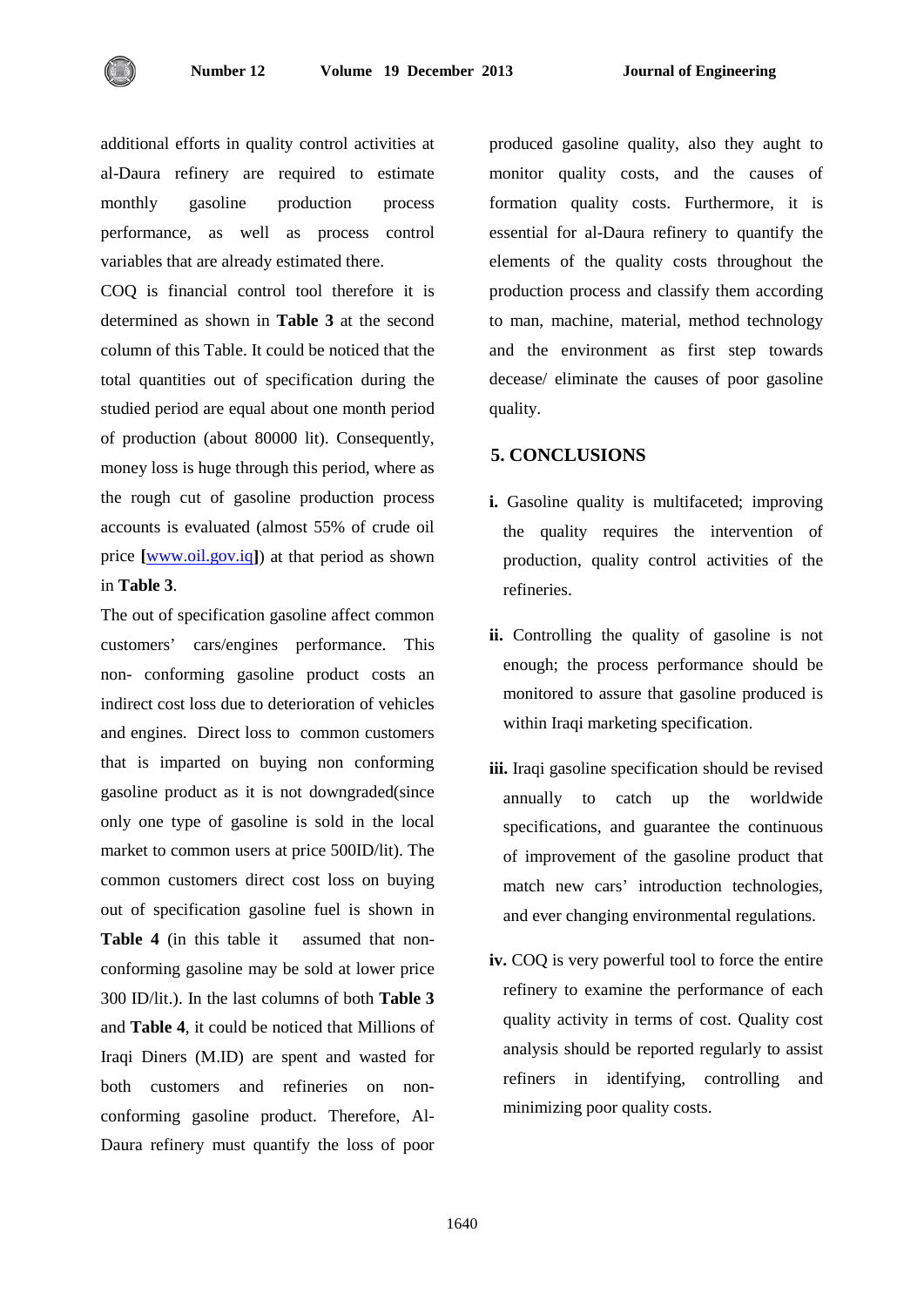## **REFERENCES**

Anta D. G., and Cuc L. Denisia,(2008), Total Quality Management and Quality Costs, Journal of Fascicle of Management and Technological Engineering, Vol. vii. No. xvii, PP..1881-1885.

Aufy S.,(2012)." Implementing Statistical Techniques To Enhance Process Capability", M.Sc. Thesis. UOT. Baghdad/Iraq.

Babazadeh S. S , Seyedpour S M , and Ommi F,(2012), Effect of Oxygenates Blending With Gasoline to Improve Fuel Properties, Chinese journal of Mechanical Engineering Vol. 25, No. 4, PP. 1-6.

Brinegar C. S. And Miller R. R., (1960), Statistical Estimation of the Gasoline Octane Number Requirement of New Model Automobiles, Technometrics, Vol. 2, No. 1, PP. 5-18.

Gryna, F. M. "Quality Costs" in Juran, (1998), 4th Ed., Juran's Quality Control Handbook, McGraw-Hill, pages 4.9 - 4.12.

Hwang, G.H. & Aspinwall, E.M., (1996), Quality Cost Models and their applications, J. of TQM, Vol.7, No.3, PP..267-281.

Ismayyir, D. H.(2012), Design Of Quality Control System for Gasoline Production. M.Sc. Thesis. UOT. Baghdad/Iraq.

Ismayyir, D. H, and, Dawood, L.M.,(2012),Assessment of Gasoline Major Quality Parameters, the Sixth Jordan InternationalChemicalEngineeringConference (IJCEC),1214/3/2012.Amman.Jordan.

Jeang A. & Chung C.-P., (2009),Process Capability Analysis Based on Minimum Poduction Cost and Quality Loss, Int. J. Adv Manuf. Technol., Vol. 43,PP.710–719.

Jones D. S. J. and Pujado P. R., (2006), " practical Advances in petroleum processing", Vol.1.,Springer, Dordrecht.

Kaiser C. R., Borges J. L., Anderson R. dos Santos, Debora A. Azevedo, Luiz A. D'Avila, (2010), Quality control of gasoline by 1H NMR: Aromatics, olefinics, paraffinics, and oxygenated and benzene contents, Fuel, Vol. 89 , PP.99–104 / IVSL.

Matijošius J. and Sokolovskij E. ,(2009), Research into The Quality of Fuels and their Biocomponents. Journal of Transport, Vol.24, No.3, PP. 212–217.

Meyer R. A., "{ petroleum refining processes" third ed., McGraw- Hill, New York, (2004).

Ministry of Economic Development, and University of Auckland (2001), "Petrol and Diesel delivering quality", New Zealand.

Montgomery D. C.,(2006), "Introduction to Statistical Quality Control", 6<sup>th</sup> .ed John Wiley and Sons. Inc., USA.

Montgomery D. C., Jennings C. L., and Pfund M. E,(2011),"Managing, Controlling, and Improving Quality", John Wiley and Sons Wiley, INC,USA.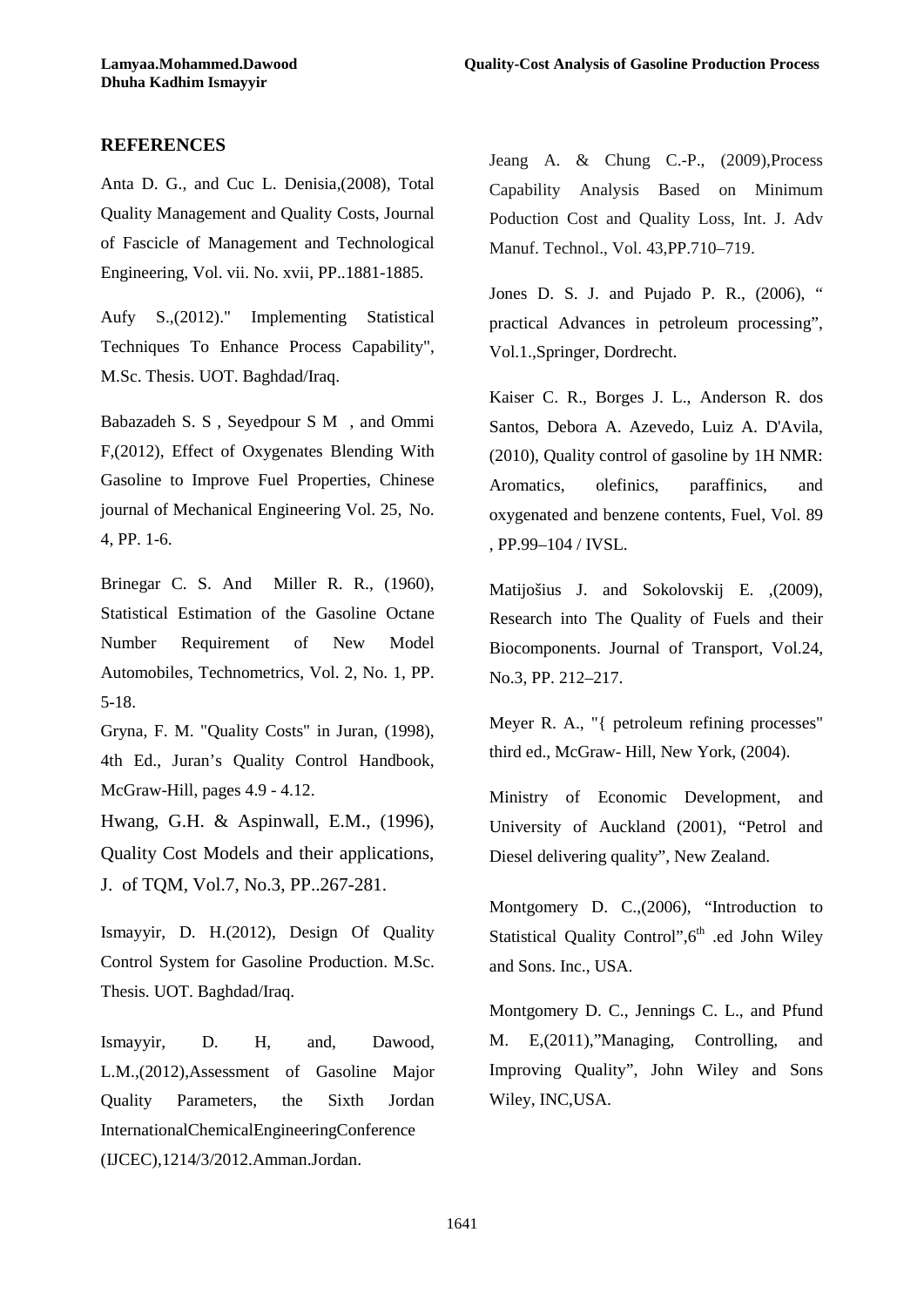

Nelson W.L. (2010),"Fundamentals of Petroleum Refining" ,Elsevier ,UK.

Pandey S. C., Ralli D. K., Saxena A. K., and Alamkhan W. K., (2004). Physicochemical Characterization and Applications of Naphtha, J. of Sci. and Ind. Res., Vol. 63, PP.276- 282.

Pearn WL, Lin PC (2004), Measuring Process Yield Based on The Capability index Cpm, Int. J. Adv. Manuf. Technol. 24(7–8): PP. 503–508.

Phuong T. M. Do, Crossley S., Santikunaporn M. and Resasco D. E., (2007), Catalytic strategies for improving specific fuel Properties, Catalysis, Vol.20, PP.33–64.

Rasamanie M. and Kanapathy K., (2011), The Implementation of Cost of Quality (COQ) Reporting System in Malaysian Manufacturing Companies: Difficulties Encountered and Benefits Acquired. International Journal of Business and Social Science, Vol. 2 No. 6; PP .243-247.

Rao A., Carr L. P., Martin I. D., J., Rafii F., and Schlesinger P. F.,(1998),"Total Quality Management: A Cross Functional Perspective, John Wiley and Sons, USA.

Rezain K., Taghizadeh M.R. and Ostadi B., (2006) "A Practical Implementation of the Process Capability Indices", Journal of Applied Sciences, Vol.6, No.5, PP.1182-1185,.

Rowe G. S., Cuomo A. M, Coakely M., Sorrell W. H, Yotte K. A (2007)"Reports on Petroleum Products Markets in the North West", Attorneys General of Main. Massachusetts, New Hampshire, and Vermont.

Schiffauerova A. and Thomson V., (2006), A Review of Research on Cost of Quality Models and Best Practices, International Journal of Quality and Reliability Management, Vol.23, No.4, PP.1-23 / IVSL

Schiffauerova A. and Thomson V.,  $(2006)$ , Managing Cost of Quality: Insight into Industry Practice, The TQM Magazine, pp.1-10 / IVSL.

Singh A., Forbes J.F., Vermeer P.J., and Woo S.S., (2000), Model- Based Real-Time Optimization of Automotive Gasoline Blending Operations, Journal of Process Control, Vol.10, PP. 43-58,.

Sun J., Wang S. and Fu Z., (2010) "Process Capability Analysis and Estimation Scheme for Autocorrelated Data ", J. Syst. Sci. Sys. Eng., PP.105-127.

Xu Xiaohong; Cai Jin; Liu Quanshan; and Xue Qunji1,(2011), Effect of Gasoline Property on Formation of Intake Valve and Combustion Chamber Deposits, China Petroleum Processing and Petrochemical Technology Scientific Research, Vol. 13, No. 3, PP . 27-32.

Worldwide Fuel Charter (WFC), (2012) Fifth Edition.

**[**www.mrc.oil.gov.iq**]**

#### **[**[www.oil.gov.iq](http://www.oil.gov.iq/)**]**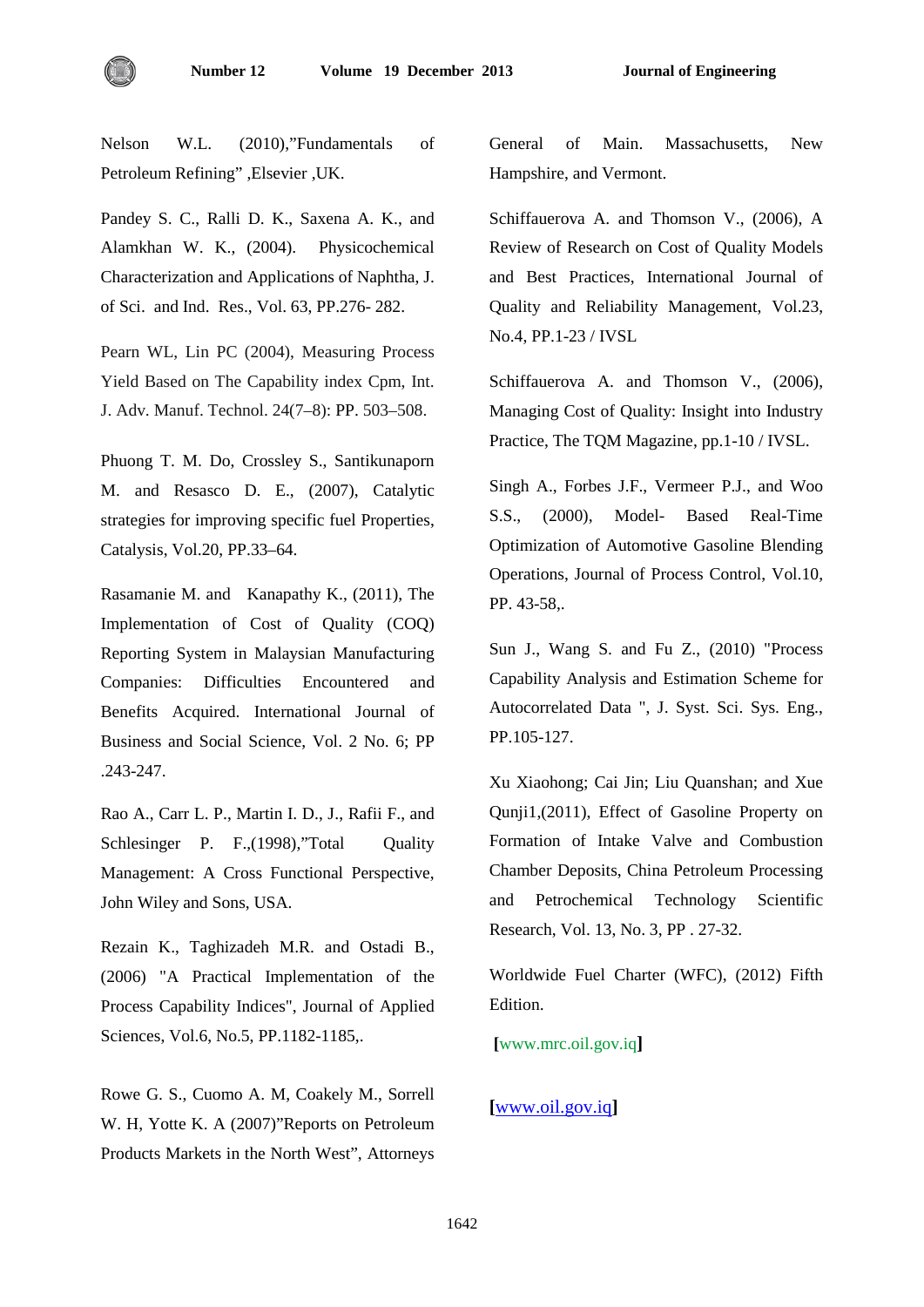HSRN: Heavy Straight Run Naphtha

## **Nomenclature**

API: American Petroleum Institute Value COQ: Cost of Quality CP: Process Capability CPI: Process Capability Index CPu: Process Capability upper specification limit CpL: Process Capability lower specification limit LSRN: Light Straight Run Naphtha MON: Motor Octane Number MRC: Midland Refineries Company ON: Octane Number RON: Research Octane Number RVP: Reid Vapor Pressure  $\sigma$  = Standard deviation of the process  $\mu$  = process mean



**Figure 1. X bar and R control charts for RON of Gasoline at November / 2011 [Ismayyir 2012]**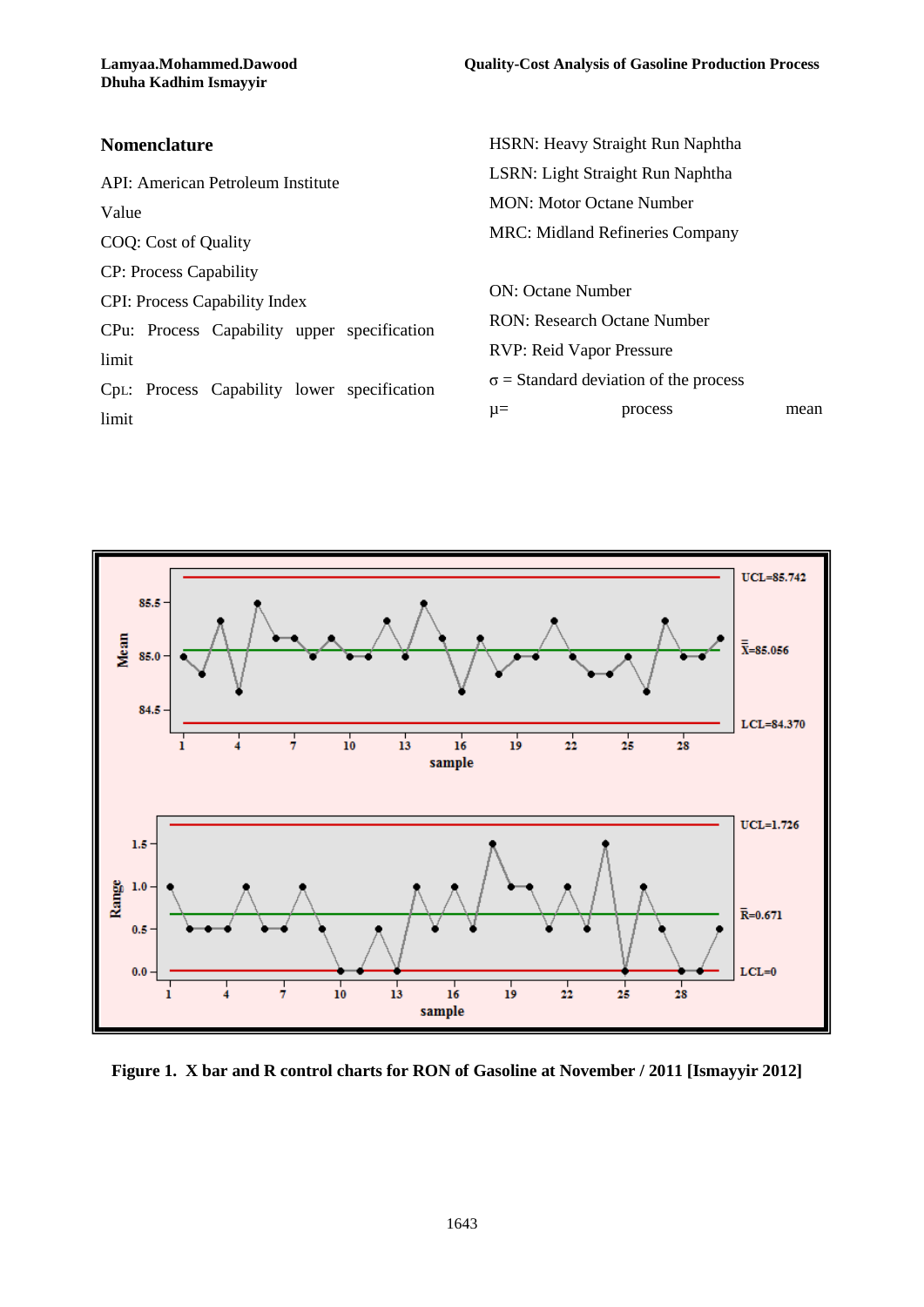

**Figure 2. Data Entry Window of RON at September / 2011** 



**Figure 3. Capability Analysis for RON Parameter in September/2011**

**Figure 4. Capability Analysis for RON Parameter in October/2011**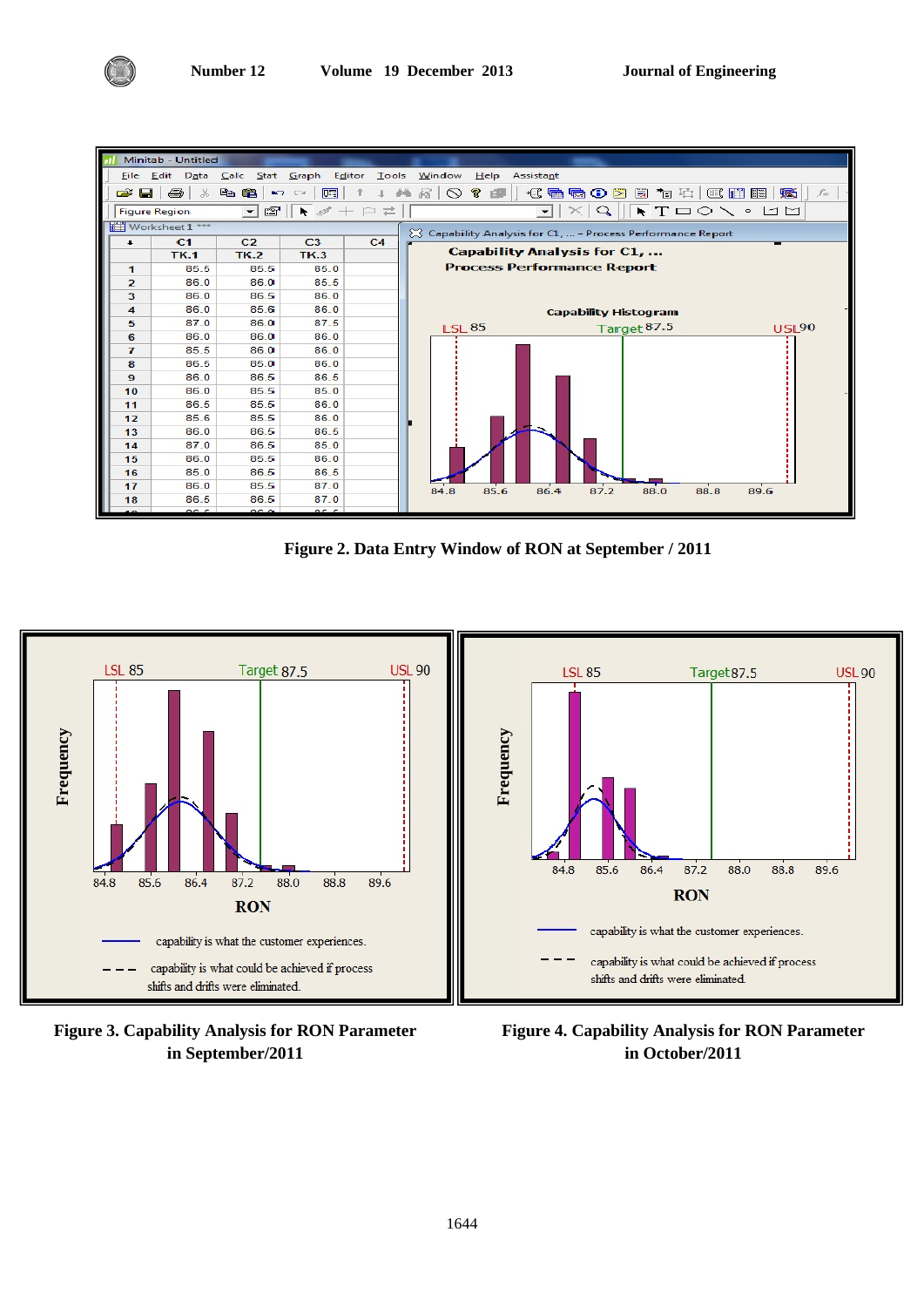**Dhuha Kadhim Ismayyir**



**Figure 5. Capability Analysis for RON Parameter in November/2011**

**Figure 6. Capability Analysis for RON Parameter in December/2011**

|  |  |  |  |  |  |  | Table 1. Iraqi Marketing Specifications of Gasoline (2000) / Ministry of Oil [www.mrc.oil.gov.iq] |
|--|--|--|--|--|--|--|---------------------------------------------------------------------------------------------------|
|--|--|--|--|--|--|--|---------------------------------------------------------------------------------------------------|

| Parameters                              | Regular        | Premium        | Super          |
|-----------------------------------------|----------------|----------------|----------------|
| Distilled @ $100^{\circ}$ C Vol % (min) | 30             | 30             | 30             |
| Distilled @ $145^{\circ}$ C Vol % (min) | 70             | 70             | 70             |
| Final Boiling Point °C (max)            | 200            | 200            | 200            |
| Color                                   | Yellow         | Red            | Red            |
| RON (min)                               | 85             | 91             | 96             |
| Sulphur Content (wt %) (max)            | 0.05           | 0.05           | 0.05           |
| Exist Gum (mg/ 100ml) (max)             | $\overline{4}$ | $\overline{4}$ | $\overline{4}$ |
| Corrosion (copper strip)                | 1              | 1              | $\mathbf{1}$   |
| Lead Content (gm/l) (max)               | 0.1            | 0.3            | 0.4            |
| RVP (KPa/cm <sup>2</sup> ) @ 37.8 °C    | $0.45 - 0.84$  | $0.45 - 0.84$  | $0.45 - 0.84$  |
| Specific Gravity @ 15.6 °C              | 0.775          | 0.770          | 0.770          |